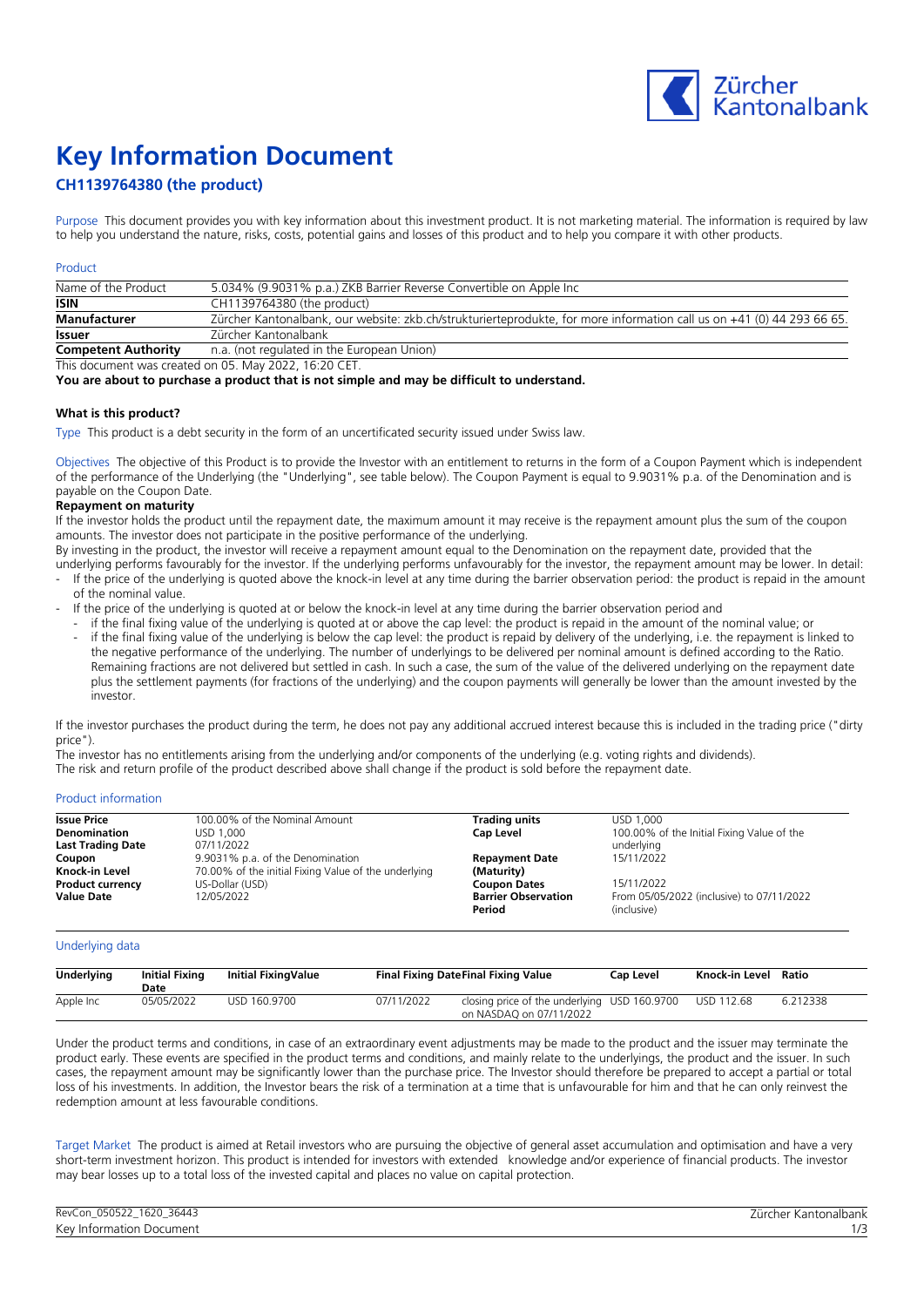## **What are the risks and what could I get in return?**

Risk indicator

| Lower risk<br>____ |  |  |  |  | л | -<br>œ |  |  |  | .<br>Higher risk |
|--------------------|--|--|--|--|---|--------|--|--|--|------------------|
|--------------------|--|--|--|--|---|--------|--|--|--|------------------|



**The risk indicator assumes you keep the product until maturity. The actual risk can vary significantly if you cash in at an early stage and you may get back less. You may not be able to cash in early. You may have to pay significant extra costs to cash in early.** 

The summary risk indicator is a quide to the level of risk of this product compared to other products. It shows how likely it is that the product will lose money because of movements in the markets or because we are not able to pay you. We have classified this product as 5 out of 7, which is a mediumhigh risk class. This rates the potential losses from future performance at a medium-high level, and poor market conditions are very unlikely to impact our capacity to pay you. **If the currency of the country in which you purchase this product or of the account to which sums paid on this product are credited differs from the currency of the product, please be aware of the currency risk. You will receive payments in a different currency so your final return will depend on the exchange rate between the two currencies. This risk is not taken into account in the indicator given above.** This product does not include any protection from future market performance so you could lose some or all of your investment. If we are not able to pay you what is owed, you could lose your entire investment.

#### Performance scenarios **Market developments in the future cannot be accurately predicted. The scenarios shown are only an indication of some of the possible outcomes based on recent returns. Actual returns could be lower.** Investment of 10,000.00 USD

| <b>Scenarios</b>           |                                     | recommended holding period |
|----------------------------|-------------------------------------|----------------------------|
|                            |                                     | 15/11/2022                 |
| <b>Stress scenario</b>     | What you might get back after costs | USD 2,039.12               |
|                            | Percentage return                   | $-79.61%$                  |
| Unfavourable scenario      | What you might get back after costs | USD 10,503.41              |
|                            | Percentage return                   | 5.03%                      |
| <b>Moderate scenario</b>   | What you might get back after costs | USD 10,503.41              |
|                            | Percentage return                   | 5.03%                      |
| <b>Favourable scenario</b> | What you might get back after costs | USD 10,503.41              |
|                            | Percentage return                   | 5.03%                      |

This table shows how much you could get back via recommended holding period under different scenarios when you invest 10,000.00 USD. The scenarios depicted show how your investment could perform. You can compare these scenarios with the scenarios for other products. The scenarios depicted represent an estimate of future performance based on past changes in the value of this investment; they are not an exact indicator. How much you actually receive depends on how the market performs and how long you hold the investment/product. The stress scenario shows what you could get back in the event of extreme market conditions and does not take into account the eventuality that we may not be in a position to make the payment. This product cannot be easily cashed in. This means it is difficult to estimate how much you would get back if you cash in before the recommended holding period. You will either be unable to cash in early or you will have to pay high costs or make a large loss if you do so. The figures shown include all the costs of the product itself and include the costs of your advisor or distributor.

The figures do not take into account your personal tax situation, which may also affect how much you get back.

## **What happens if Zürcher Kantonalbank is unable to pay out?**

You are exposed to the risk that Zürcher Kantonalbank might be unable to fulfil its obligations in respect of the product, e.g. in the event of insolvency or an administrative order. The Product is not covered by any statutory or other deposit protection scheme. If the Issuer is subject to any resolution measures (e.g. bail-in), your claim rights may be reduced to zero, converted into equity or its maturity date may be altered.

### **What are the costs?**

The Reduction in Yield (RIY) shows what impact the total costs you pay will have on the investment return you might get. The total costs take into account one-off and ongoing costs. The amounts shown here are the cumulative costs of the product itself, for the recommended holding period. The figures assume you invest 10,000.00 USD. The figures are estimates and may change in the future.

Costs over time The person selling you or advising you about this product may charge you other costs. If so, this person will provide you with information about these costs, and show you the impact that all costs will have on your investment over time. Investment of 10,000.00 USD

| Scenario                        | If you cash in at the recommended holding period |
|---------------------------------|--------------------------------------------------|
| <b>Total costs</b>              | 183<br>JSC                                       |
| Impact on return (RIY) per year | .96%                                             |

Composition of costs The table below shows:

The impact each year of the different types of costs on the investment return you might get at the end of the recommended holding period;

What the different cost categories mean.

| This table shows the impact on return        |                                |          |                                                                                                                                                                              |  |  |  |  |
|----------------------------------------------|--------------------------------|----------|------------------------------------------------------------------------------------------------------------------------------------------------------------------------------|--|--|--|--|
| One-off costs<br>1.96%<br><b>Entry costs</b> |                                |          | The impact of the costs already included in the price. This is the most you<br>will pay, and you could pay less. This includes the costs of distribution of<br>your product. |  |  |  |  |
|                                              | <b>Exit costs</b>              | $0.00\%$ | The impact of the costs of exiting your investment when it matures.                                                                                                          |  |  |  |  |
| <b>Ongoing costs</b>                         | Portfolio transaction costsn/a |          | There are no portfolio transaction costs for this product.                                                                                                                   |  |  |  |  |
|                                              | Other ongoing costs            | n/a      | There are no other ongoing costs for this product.                                                                                                                           |  |  |  |  |

### **How long should I hold it and can I take money out early?**

Recommended holding period: 15/11/2022 (maturity) The objective of this product is to provide the investor with the entitlement described above under "1. What is this product?" provided the product is held to maturity.